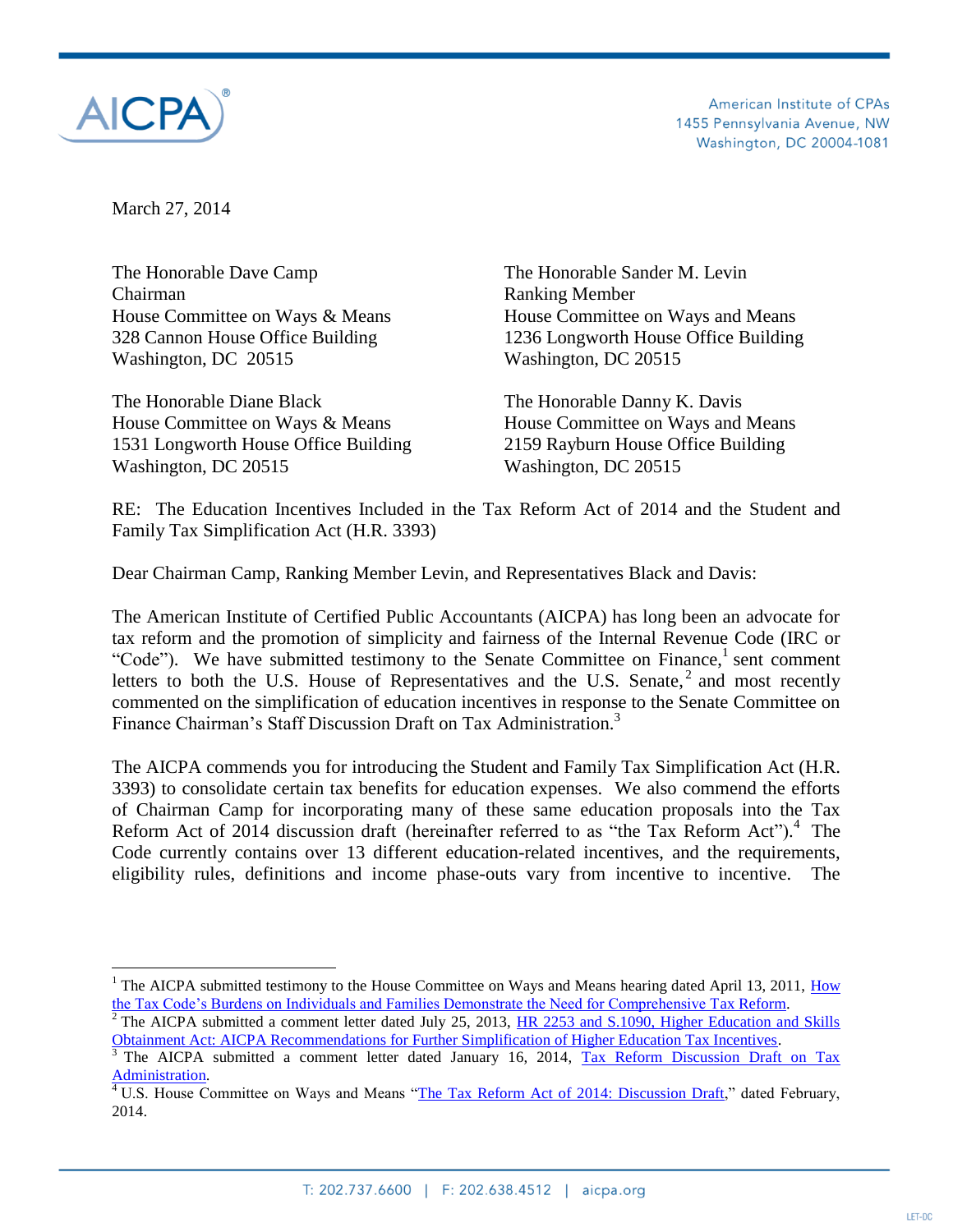The Honorable Dave Camp The Honorable Sander M. Levin The Honorable Diane Black The Honorable Danny K. Davis March 27, 2014 Page 2 of 6

complexity of these provisions prevents hundreds of thousands of taxpayers from claiming tax benefits to which they are entitled or which would be advantageous to them. 5

We generally support the specific provisions in H.R. 3393 and the education proposals of the Tax Reform Act. However, in order to further simplify and encourage the use of the new combined American Opportunity Tax Credit (AOTC), we recommend that you clarify that the credit is available on a per-student basis (rather than per-family basis), provide that the credit is 100% refundable, and increase the availability of the credit to any six years of post-secondary education (including graduate-level and professional degree courses). We also note that continuous review and monitoring of credit limitations will ensure they remain consistent with the rate of rising tuition costs. Finally, we submit recommendations to support the additional education proposals included in the Tax Reform Act.

## The Tax Reform Act of 2014 Discussion Draft, Section 1, Title I, Subtitle C and H.R. 3393  $(113<sup>th</sup> Congress)$

The education incentives included in the Tax Reform Act of  $2014<sup>6</sup>$  along with the Student and Family Tax Simplification Act propose the consolidation of various credits including the Hope Credit, the existing American Opportunity Tax Credit, the Lifetime Learning Credit and the deduction for qualified tuition and related expenses into a new combined American Opportunity Tax Credit.

A few of the important features included in both H.R. 3393 and the Tax Reform Act are as follows:

- o Makes the AOTC a permanent credit.
- o Provides a 100% tax credit on the first \$2,000 of eligible higher education expenses and a 25% credit for the next \$2,000 of expenses. In addition, the first \$1,500 tax credit is refundable.
- o Makes the credit available for up to four years of post-secondary education.
- o Allows the use of the AOTC to offset expenses for tuition, fees and course materials.
- o Provides phase-out limitations of the new AOTC to between \$86,000 and \$126,000 (married filing joint). The phase-outs for single filers are half these amounts.
- o Harmonizes the new AOTC with Pell Grants.

 $\overline{a}$ 

<sup>&</sup>lt;sup>5</sup> U.S. Government Accountability Office, Testimony Before the Subcommittee on Select Revenue Measures, Committee on Ways and Means, House of Representatives, Higher Education – [Multiple Higher Education Tax](http://www.gao.gov/assets/120/119904.pdf)  [Incentives Create Opportunities for Taxpayers to Make Costly Mistakes,](http://www.gao.gov/assets/120/119904.pdf) dated May 1, 2008, GAO-08-717T. A May 2012 report from GAO indicated that for 2009 returns, about 14% of eligible taxpayers failed to claim education incentives resulting in an average lost tax benefit of \$466. GAO, Higher Education: Improved Tax Information Could Help Families Pay for College, GAO-12-560, May 2012.

<sup>&</sup>lt;sup>6</sup> U.S. House Committee on Ways and Means "The Tax Reform Act of 2014: Discussion Draft, Section 1, Title I, Subtitle [C, Simplification of Education Incentives,](http://waysandmeans.house.gov/uploadedfiles/ways_and_means_section_by_section_summary_final_022614.pdf)" dated February, 2014.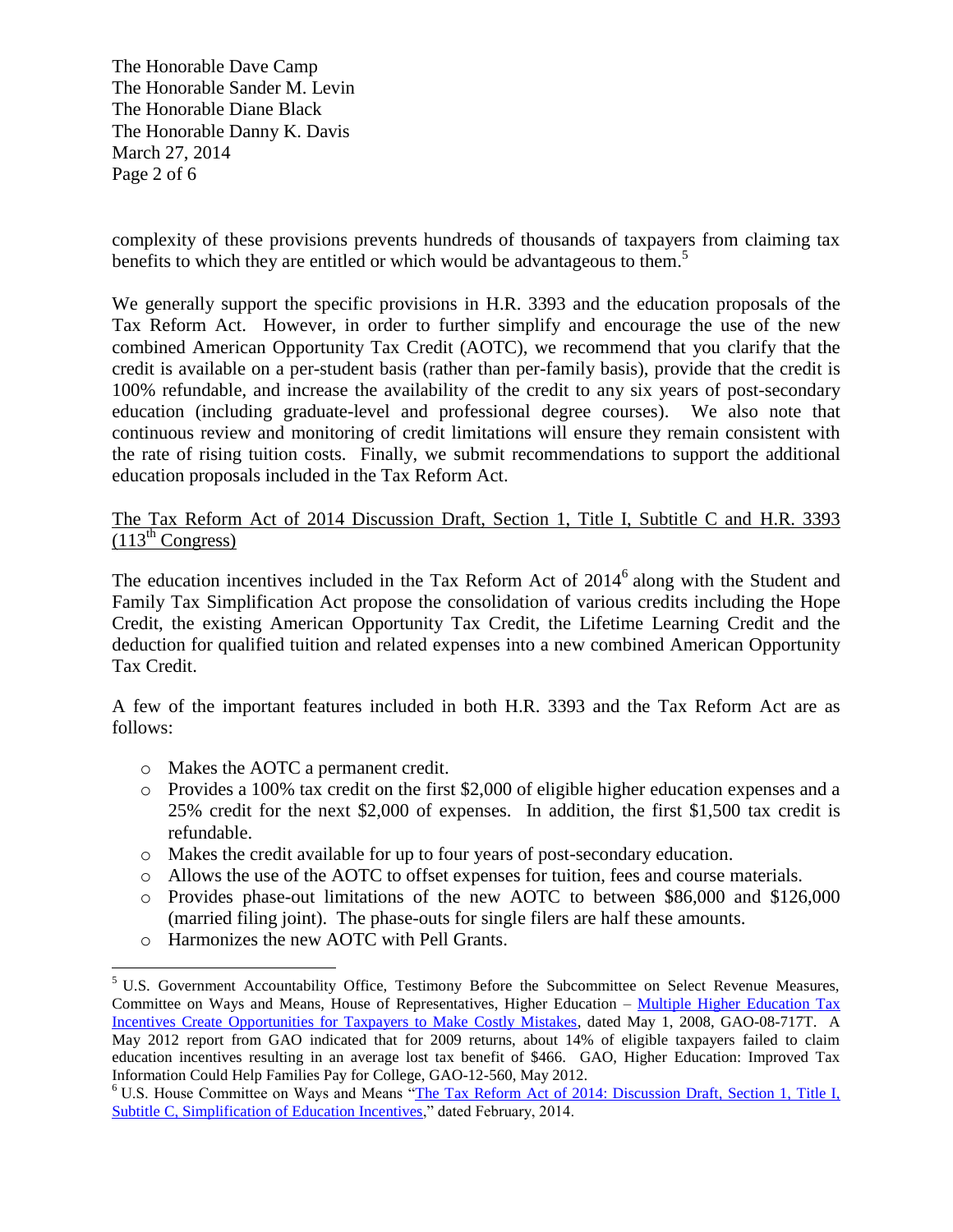The Honorable Dave Camp The Honorable Sander M. Levin The Honorable Diane Black The Honorable Danny K. Davis March 27, 2014 Page 3 of 6

## AICPA Recommendations

The AICPA appreciates that these proposals promote the objective to consolidate and simplify education tax incentives for taxpayers. However, we would like to respectfully make comments and recommendations in regards to H.R. 3393 and to the Tax Reform Act as follows:

- a) Provide further clarification on whether the new AOTC will have a limitation of one credit per family or if the credit is available on a per student basis. We recommend you offer the credit on a "per student" rather than a "per taxpayer" basis, providing a potentially larger tax benefit per family.
- b) Make the new AOTC 100% refundable to minimize the complexity of compliance for taxpayers.
- c) Make the new AOTC available for any six years of post-secondary education, including graduate-level and professional degree courses. We believe a credit for four years (that includes graduate-level and professional degree programs) is beneficial to many taxpayers, but urge you to consider increasing the limit to six years. According to most recent metrics for graduation rates, approximately 59% of full-time, first-time undergraduate students completed a bachelor's degree within six years (rather than four).<sup>7</sup> These statistics do not account for the additional two or more years required to complete graduate-level and professional degree programs.
- d) Review and monitor credit limits continuously to ensure they remain consistent with the rate of rising tuition costs. Although the new AOTC is indexed for inflation, the rate of increase for tuition costs is often higher than the inflation index. $8$

## Analysis

 $\overline{a}$ 

For many taxpayers, analysis and application of the education tax incentives are too cumbersome compared with the benefits received. In June of 2011, National Taxpayer Advocate, Nina E. Olson, testified in a hearing<sup>9</sup> on the Senate Committee on Finance stating: "taxpayers will only respond to incentives if they know they exist and understand them. Few, if any, taxpayers are aware of each of the education tax incentives and familiar enough with the particulars to make wise choices. Moreover, some who try to make informed choices will be overwhelmed by this complexity." Furthermore, the Government Accountability Office (GAO) analyzed 2009 data

<sup>7</sup> U.S. Department of Education, National Center for Education Statistics. The Condition of Education 2013 (NCES 2013-037)[, Institutional Retention and Graduation Rates for Undergraduate Students.](http://nces.ed.gov/programs/coe/indicator_cva.asp)

<sup>&</sup>lt;sup>8</sup> U.S. Bureau of Labor Statistics, BLS Spotlight on Statistics: Back to College, dated September 2010, [Table](http://www.bls.gov/spotlight/2010/college/pdf/college.pdf) – The [Price of Tuition.](http://www.bls.gov/spotlight/2010/college/pdf/college.pdf)

<sup>&</sup>lt;sup>9</sup> Written Statement of Nina E. Olson, National Taxpayer Advocate- Hearing on Complexity and the Tax Gap: [Making Tax Compliance Easier and Collecting What's](http://www.irs.gov/pub/tas/nta_testimony_taxgap_062811.pdf) Due, before the Senate Committee on Finance, dated June 28, 2011.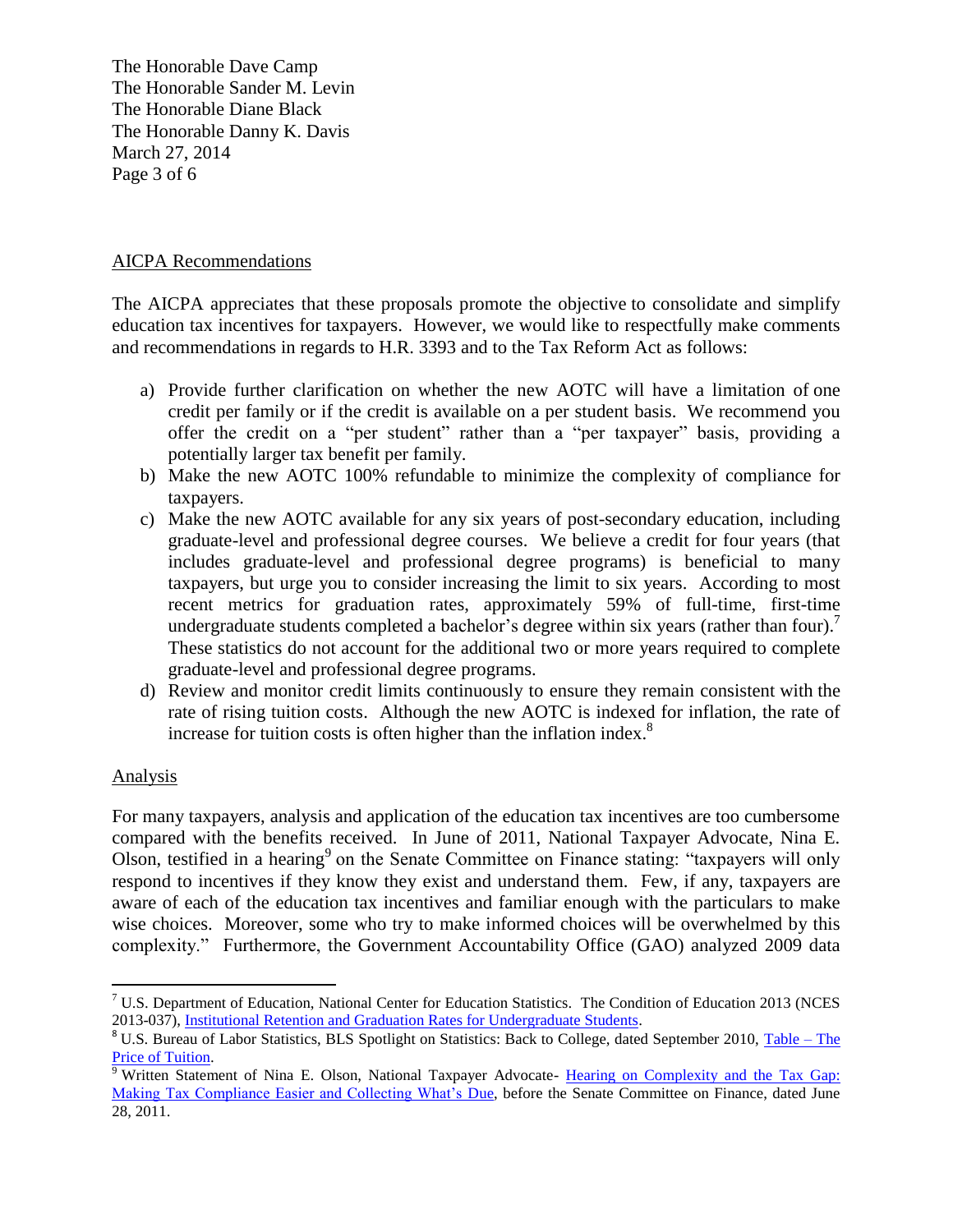The Honorable Dave Camp The Honorable Sander M. Levin The Honorable Diane Black The Honorable Danny K. Davis March 27, 2014 Page 4 of 6

for tax returns with information on education expenses and found that about 14% of filers (1.5 million of nearly 11 million eligible taxpayers) failed to claim a credit or deduction for which they were eligible. On average, these filers lost a tax benefit of \$466 (GAO 12-560 Report to the Senate Finance Committee). According to GAO research, although the number of taxpayers using the educational tax credits is growing quickly, the complexity of the tax provisions prevents hundreds of thousands of taxpayers from claiming tax benefits to which they are entitled or which would be most advantageous to them. Finally, there is evidence that the structure of the provisions prevents low-income taxpayers from getting the tax benefit that Congress envisioned.

The AICPA's recommendations for further clarification regarding whether the new AOTC is available on a per-student basis (rather than per-family basis) and our suggestion to make the credit 100% refundable respond to a growing theme of increasing complexity and interaction among the various education-related tax provisions. At the Spring 2008 House Ways and Means hearing on higher education tax incentives, Karen Gilbreath Sowell, then Treasury's Deputy Assistant Secretary for Tax Policy, commented that "with more than ten million families claiming tax benefits to help finance higher education each year, Congress must ensure that these benefits work as intended" and that "the complexity of the education tax incentives increases record-keeping and reporting burden on taxpayers and makes it difficult for the IRS to monitor compliance."

We appreciate that H.R. 3393 and the Tax Reform Act provide a credit for up to four years of post-secondary education. However, we strongly suggest a modification to the proposals from four years to six years of post-secondary education, including graduate-level and professional degree courses. A recent report from the U.S. Department of Education stated that "about 59% of full-time, first-time students who began seeking a bachelor's degree at a 4-year institution in fall 2005 completed that degree within  $\tilde{6}$  years."<sup>10</sup> The statistics used in this report were released in November of  $2012<sup>11</sup>$  and furthermore, it is a growing standard that more recent metrics for graduation rates and various performance metrics analyze higher education in six year completion intervals rather than four.

In addition to the complexities described above, there is evidence that erroneous application of education credits contributes to the "Tax Gap." A report issued by the Treasury Inspector General for Tax Administration (TIGTA) in 2011 states that education credits of approximately \$3.2 billion (\$1.6 billion in refundable credits and \$1.6 billion in nonrefundable credits) appear

 $\overline{a}$ <sup>10</sup> U.S. Department of Education, National Center for Education Statistics, The Condition of Education 2013 (NCES 2013-037)[, Institutional Retention and Graduation Rates for Undergraduate Students.](http://nces.ed.gov/programs/coe/indicator_cva.asp)

<sup>&</sup>lt;sup>11</sup> U.S. Department of Education, National Center for Education Statistics, Integrated Postsecondary Education Data System (IPEDS), Table 376, dated November 2012, [Percentage of first-time full-time bachelor's degree-seeking](http://nces.ed.gov/programs/digest/d12/tables/dt12_376.asp)  [students at 4-year institutions who completed a bachelor's degree, by race/ethnicity, time to completion, sex, and](http://nces.ed.gov/programs/digest/d12/tables/dt12_376.asp)  [control of institution: Selected cohort entry years, 1996 through 2005.](http://nces.ed.gov/programs/digest/d12/tables/dt12_376.asp)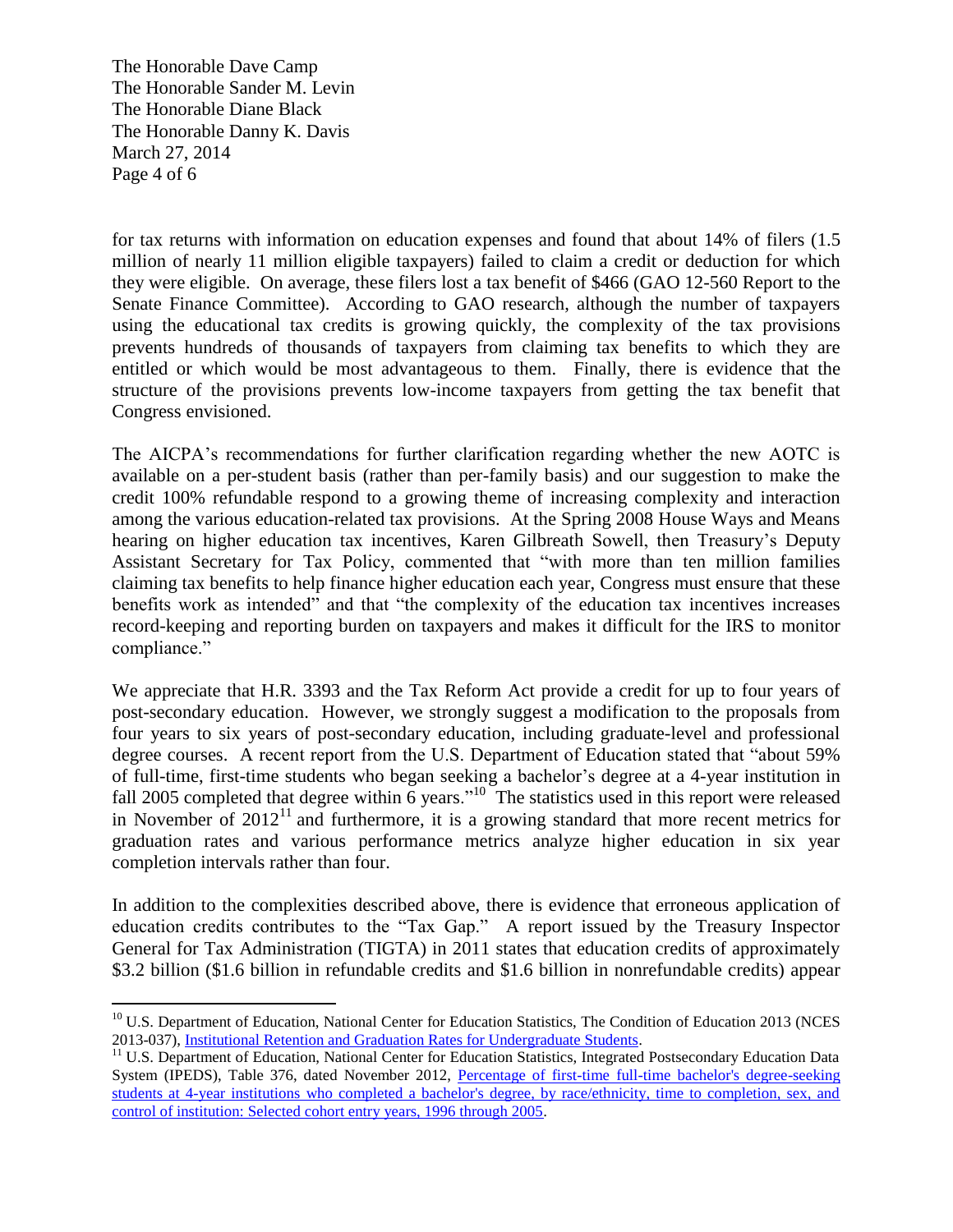The Honorable Dave Camp The Honorable Sander M. Levin The Honorable Diane Black The Honorable Danny K. Davis March 27, 2014 Page 5 of 6

to be erroneous.<sup>12</sup> Over four years, erroneous education credits could potentially reach \$12.8 billion.<sup>13</sup>

## Conclusion

The AICPA recommendations listed above are only a small portion of the comprehensive list of tax-related education proposals that we have developed. Our complete set of recommendations provides comments on incentives intended to help taxpayers meet current higher education expenses as well as the incentives that encourage taxpayers to save for future expenses. These additional AICPA recommendations were submitted to both the House Committee on Ways and Means<sup>14</sup> and the Senate Committee on Finance in July  $2013^{15}$  and many of these proposals are incorporated into Chairman Camp's Tax Reform Act of 2014 discussion draft. The proposals include, but are not limited to, the following items:

- 1. Repeal the student loan interest deduction (section 221) and the tuition and fees deduction (section 222) to relieve taxpayer confusion by reducing the number of provisions. The purpose of this recommendation is to simplify the Code without discussion of the total amount of education incentives for taxpayers.
- 2. Repeal educational savings bonds (section 135) and merge Coverdell Education Savings Accounts (section 530) into qualified tuition programs (section 529) by allowing the transfer of savings from Coverdell accounts into section 529 accounts. Education benefits will be further harmonized with the reduction and combination of these savings tools. Provisions should also allow owners of existing section 135 savings bonds to roll their accounts into a new combined section 529/530 savings plan. Since no more section 135 bonds would be issued, these provisions will help taxpayers to properly transition into the merge of the education savings accounts.

The AICPA strongly advocates for the simplification and harmonization of tax benefits for higher education so that taxpayers can more easily understand the incentives that are available to them and the rules they need to follow in order to take advantage of these incentives.

 $\overline{a}$ <sup>12</sup> Treasury Inspector General for Tax Administration Report 2011-41-083, dated September 16, 2011, *Billions of* [Dollars in Education Credits Appear to Be Erroneous.](http://www.treasury.gov/tigta/auditreports/2011reports/201141083fr.pdf)

 $\overline{\frac{13}{13}}$ *Id.* 

<sup>&</sup>lt;sup>14</sup> The AICPA submitted a comment letter to the House Committee on Ways and Means, dated July 25, 2013,  $\overline{HR}$ [2253 and S.1090, Higher Education and Skills Obtainment Act: AICPA Recommendations for Further](http://www.aicpa.org/Advocacy/Tax/Individuals/DownloadableDocuments/AICPA-HR2253-Education-Comments-7-25-13.pdf)  [Simplification of Higher Education Tax Incentives.](http://www.aicpa.org/Advocacy/Tax/Individuals/DownloadableDocuments/AICPA-HR2253-Education-Comments-7-25-13.pdf)

<sup>&</sup>lt;sup>15</sup> The AICPA submitted a comment letter to the Senate Committee on Finance, dated July 26, 2013, S.1090 and [H.R. 2253, Higher Education and Skills Obtainment Act: AICPA Recommendations for Further Simplification of](http://www.aicpa.org/advocacy/tax/individuals/downloadabledocuments/aicpa-%20s%201090_education%20comments_7-26-13.pdf)  [Higher Education Tax Incentives.](http://www.aicpa.org/advocacy/tax/individuals/downloadabledocuments/aicpa-%20s%201090_education%20comments_7-26-13.pdf)